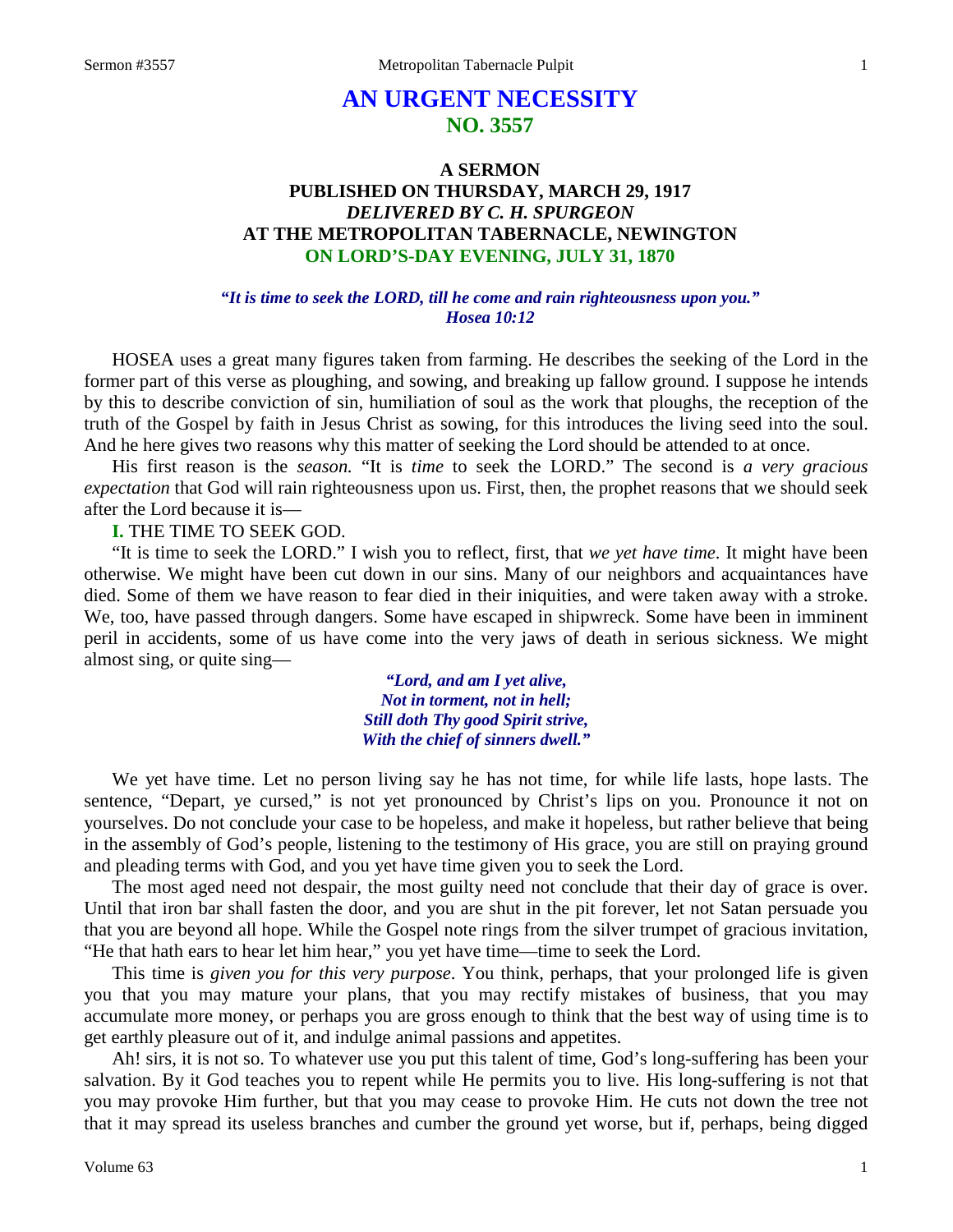about a little longer, it may bring forth fruit. It is the very motive why the Intercessor pleads, "Spare it yet another year." He spares you that you may not depart hence till you are ready to depart. He gives you space, not for sin, but for repenting—opportunity, not for perpetrating worse offenses, but for turning from your evil ways. Your time has this mark on it, if you would but see it, "Repent! I give you space. Repent. Take heed you waste it not."

There is encouragement to every unconverted person in this thought. If this time is given you to repent in, then rest assured that, repenting and believing in Jesus, you will be accepted. If the judge stands at the criminal's door and waits, and says he waits there until he is willing to receive the pardon he grants, and if the criminal be anxious to receive the pardon, there can be no difficulty in the way. The very waiting of the judge at the door proves that he does not want to execute the sentence—only desires to see some symptom of contrition, some tokens of turning from the evil way, and gives space if, perhaps, these token may become apparent.

Hear you, then, oh! unconverted ones, hear you this, and trifle not with the space allowed you. It is time to seek the Lord, says the text, surely it is *high* time. Not only *the* time, but *high* time. It is high time, you young ones, that you seek the Lord, for Satan is on the watch for you if, perhaps, your unwary footsteps may be decoyed into the paths of evil—evil which, if you are not delivered from, you will have to regret ever having trodden to life's latest hour.

Oh! if you would be kept from the snare of the fowler, you young ones, it is time you seek the Lord—high time. Now when you are leaving your mother's roof—going away from a father's gentle guidance, it is time to seek the Lord. I would press this on any young man here just launching into life, ere that marriage, ere that business be entered upon—it is time to seek the Lord. Set up God's altar when you set up a house, and ere you trade for yourself consecrate yourself and your substance to God, who can bless you and will.

But oh! you that have passed now into middle life, have you spent forty years in sin? It is high time you sought the Lord. Your best days have been given to provoking Him. Will you not give the rest, such as they are, to His service? Oh! that His Spirit might constrain you so to do. And you that lean upon the staff, you who have come to the verge of human life, is it not high time to seek the Lord? I see your sun going down, the sky is scarcely bright, the red rays betoken that the sun is hiding himself.

Oh! ere the dark, dark, endless night comes on, seek you the Lord while yet He may be found. Be grateful for having been spared so long. Oh! be not so ungrateful as to use so long a life all for sin, for remember, it will be then all used for your own destruction. You have long enough been a fool. Grey hairs and foolery are not well matched. You have long enough sported on the brink of hell, will you not start back from it? By God's long-suffering and patience, I beseech you remember it is high time for you to seek the Lord.

And you in whom I mark that treacherous spot upon the cheek that marks the worm beneath, and you with the preternaturally bright eye that indicates the fire of consumption within—it is time you sought the Lord. And you whose crumbling frames, or aching bones, or relaxed sinews, or trembling nerves, all betoken how weak your body is, and how readily it may be crumbled back into the dust these tokens from the Lord are upon you—it is time you sought Him. He knocks gently as yet, and gives you warning. Take heed, He will come soon and remove the house of the wicked, and the tabernacle of the ungodly, and your souls must appear before His judgment seat. It is high time you sought the Lord.

And oh! all of you ungodly ones who listen to my voice, and have listened to it so long, I have asked the Lord to teach me how to preach that I may somehow get at your hearts. I seem not to have learned the art as yet. May His Spirit come and give the right word with a barbed shaft that shall plough its way right through your armor and pierce its way through all the hardness of your heart until it breaks the conscience and wounds you, and compels you to cry for mercy.

What! all the years of Park Street, and Exeter Hall, and the time at the Surrey Gardens, and ever since this Tabernacle has been built, and yet unsaved! It is time to seek the Lord. The very seats you sit on cry out against you, some of you, and I, unwilling as I am to speak it—I must be a swift witness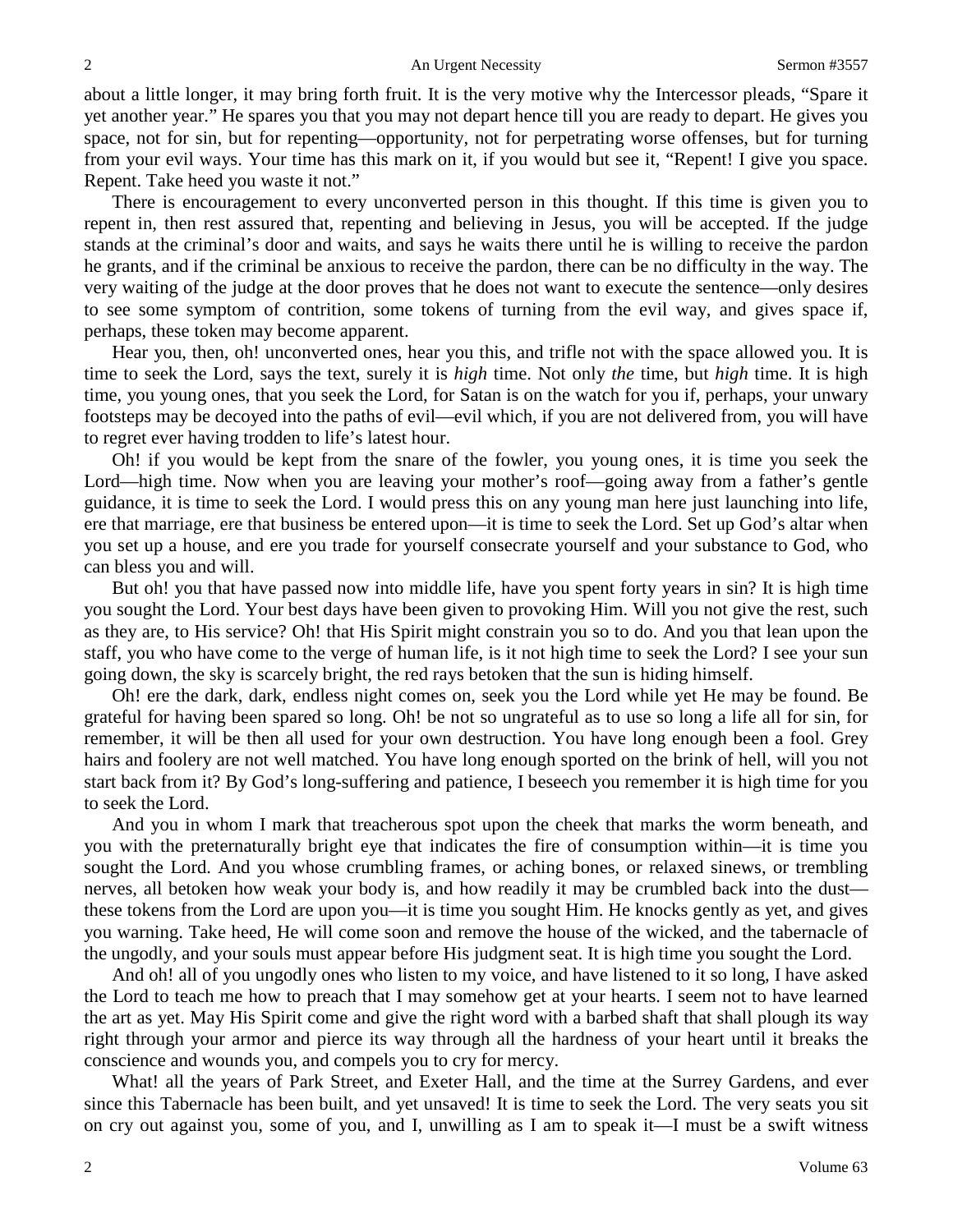#### Sermon #3557 An Urgent Necessity 3

against some of you, for to the best of my ability I have pointed to Christ, I have warned you from danger, I have told you of your great peril, I have warned you of the terrible punishment of sin, I have entreated you to fly to Jesus. It is time, you Gospel-hardened ones, that you sought the Lord. If your lusts be gods, serve them, but decide you and choose you this day, and may God choose for you whom you will serve. It is high time as well as time to seek the Lord.

Remember too—and here is something solemn, but something sweet as well—*it is God's time,* for these are God's words put into the prophet's mouth—it is time to seek the Lord, God says, "It is time." When God says it is time, why, then, when I come I cannot be denied. God says, "It is time," then if I do not come, I provoke Him. Hear you these words, you that are dull of hearing, and you whose hearts have a thick crust, hear you, for JEHOVAH speaks to you this day. "Today, if ye will hear his voice, harden not your hearts, as in the provocation." "Today"—He limits the time—"Today, if ye will hear his voice, harden not your hearts," for if you do so, the day will come when He will deal with you as He did with His people, Israel, who, having long provoked Him, received this as His answer to their face, "He sware in his wrath that they should not enter into his rest."

Not yet has He spoken, but He may, and that awful voice which comes from Solomon's proverbs may come to you. "Because I have called and ye refused, I stretched out my hand and no man regarded it, I also will mock at your calamity; I will laugh when your fear cometh." "Today is the accepted time; today is the day of salvation."

Once more only. It is time to seek the Lord, and *it is but a time*. It is but a time. You have not given to you eternity in which to seek the Lord. It is *the* time, and the time is limited. It is *still* time, but *it is limited*. To some of you it is most limited. It is time to seek the Lord. The vessel lies in the harbor, and the favorable wind would take her out to sea, and bear her on to her port, but the sailor sleeps, the captain observes not the wind, the sails are furled. Tomorrow the wind has changed. Now he may do as he will, but he is land-locked, and there must he remain, he cannot put out to sea, for he cannot command the gale.

So is it with you, there is a time which God appoints you. 'Tis now! Slight it, and it may never come again. It is but a time. Oh! take this mercy at the flood, miss it not, I pray you. While God waits, come you, lest there should come an hour when you shall knock at His door and the voice shall be heard, "Too late, too late, you cannot enter now." Ah! I would I had but power to put this as I should, and so that you would feel it, but perhaps, you will feel it when I would wish you had no need to do so—I mean on a dying bed.

The Puritans tell a story of a woman convinced of sin on her deathbed, who lived near Cambridge, who was visited by several ministers, all of whom had great skill in comforting seeking souls. When five or six of them had spoken gently and comfortingly to her, she opened her eyes upon them with a glare, and all she said was this, "Call back the time, call back the time, for otherwise I am damned." And so she died. And there are many, I fear, who might say that. "The time is gone! The time is gone, I cannot call it back!" Oh! take it on the wing while yet it is time to seek the Lord.

You know, perhaps, the story of the traveler on the prairie, when a fire in the distance could be seen. The prairie was on a blaze, and he knew that his only hope for life was to fight fire with fire. He searched for his matches. If he could make a ring around him and burn the grass so that when the fire came up, it would have nothing to feed upon, then he might escape. He found but three matches in his box.

He took one and struck it with some degree of care, but alas! ere he could light the train which he had laid, the match had gone out. He took another and this time, very tremblingly, with much of tremulous anxiety about him, struck it. There was a light, he thought he was safe, but a gust of wind blew it out. And now all depended on the last match. He must be burnt to ashes, unhelped, unpitied by a friend, if that match failed him. Down he falls, and breathes the prayer, "God help me, God help me! Grant this may succeed." He struck it! You may guess with what care he had laid all the grass around it,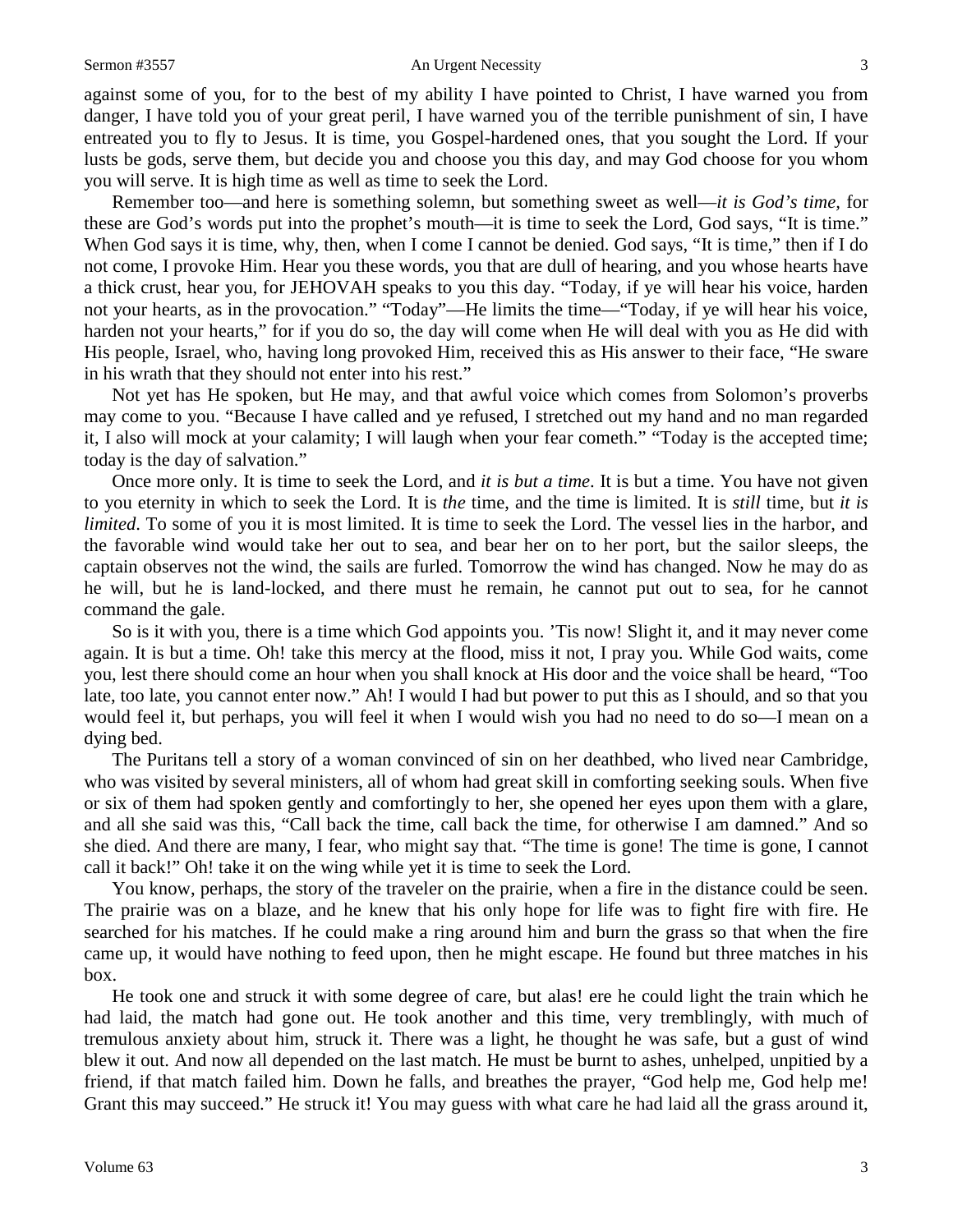and then he struck it as though he were loath to run the terrible risk, but he praised God when he saw its success, and that his life was saved.

You have but one match left, O sinner, use it well—one light—one time—the time to seek the Lord. Oh! seek Him now tonight. This moment in the pew say, "God be merciful to me a sinner!" Is that your prayer? 'Tis well. God hear and answer it! But now I must by your patience speak for a little while upon the second part of the text. There is another reason given for seeking the Lord, and that is—

### **II.** THE BLESSED EXPECTATION.

It is that in due time He will rain righteousness upon us. I understand by this that the ploughing and the sowing are ours, but these are nothing without the heavenly rain of grace. But God will be sure to send that in due time. In fact, our ploughing and sowing are results and tokens of His grace, and the grace of comfort will come where the grace of humiliation has already come. When it says, "righteousness," I think it means to assure us that God can in a way of righteousness be gracious to us. Through His dear Son, who bore the punishment of our sins, God can righteously rain upon sinners.

Now just a moment or two. You say you have not grace, you say you are not what you should be. 'Tis even so. But seek the Lord, and He will rain righteousness upon you. Observe *all grace must come from Him*. Rain comes from God. He rains it. Every drop of grace comes from heaven. You, sinner, can never get any grace unless He gives it you. Remember this, and wait upon Him for it now. It must be heavenly grace, or it will be no grace at all. It can come to you.

There are some parts on earth that never could be watered if it did not rain. Nobody would ever think of watering the hilltops. But He waters His hills from His chambers. We cannot give grace to you, you are in such a desolate, lonely, mountainous place, but He can get at you, and He will. See how it is He will rain righteousness upon you. Then, as there is a straight way for rain even to the wilderness, so is there a straight way for God's grace to drop into your desert heart. Rain comes sovereignly as God wills it, where He wills it, when He wills it. And in degree and duration according to His will. So does grace. Lift up your soul, then, to Him for it, and bow your head, feeling that you deserve it not.

But in the metaphor of rain there is the idea of plenteousness. He will *rain* righteousness upon you. If you have no grace, He will give you *much* grace if you have great needs, He will give you great supplies, He will *rain* it upon you. God is not stinting in His love, He will not give you a drop or two, but He will give you a sea of mercy. "I will pour water upon him who is thirsty and floods upon the dry ground."

Now is not this good reason for seeking the Lord? You cannot get grace anywhere but from the Lord. God can give it you very abundantly. It is in His hands to give or not as He wills. Oh! seek it. He holds the stars, He guides the clouds, He wings the tempest. Seek you Him for His grace, He will give it to you. It can come from none besides. But it will come. There is the mercy of it. And you are told in the text to seek it until it does come. Seek Him until the grace comes.

I have known a sinner cry to God once, and mercy has come directly, but there have been many cases where souls have cried again and again, and only after a long while have they had success. I saw as I came here tonight—it all happened in a moment—I saw a little child just come home from school I suppose—a very little child, and she tapped at her mother's door, and the mother did not come and she did what was the best thing to do under the circumstances—cried as loud as ever she could, and her mother came to her.

If you have knocked at mercy's door, and mercy has not come, cry for it. Oh! a groan, a tear, a cry, a sigh, will quicken the steps of mercy. God cannot linger when a sinner cries. When a sinner weeps, Christ will soon have pity on him. But anyhow, keep on till He comes. Seek till He rain righteousness upon you.

Elijah got the fire in prayer very soon, but he did not get the rain very soon. He had to say to his servant, "Go and look towards the sea." There was Elias, with his head between his knees, in mighty prayer, but not a drop of rain or sign of a cloud. "Go again, go again," he repeated till he had made up seven times, and then there is a cloud the size of a man's hand.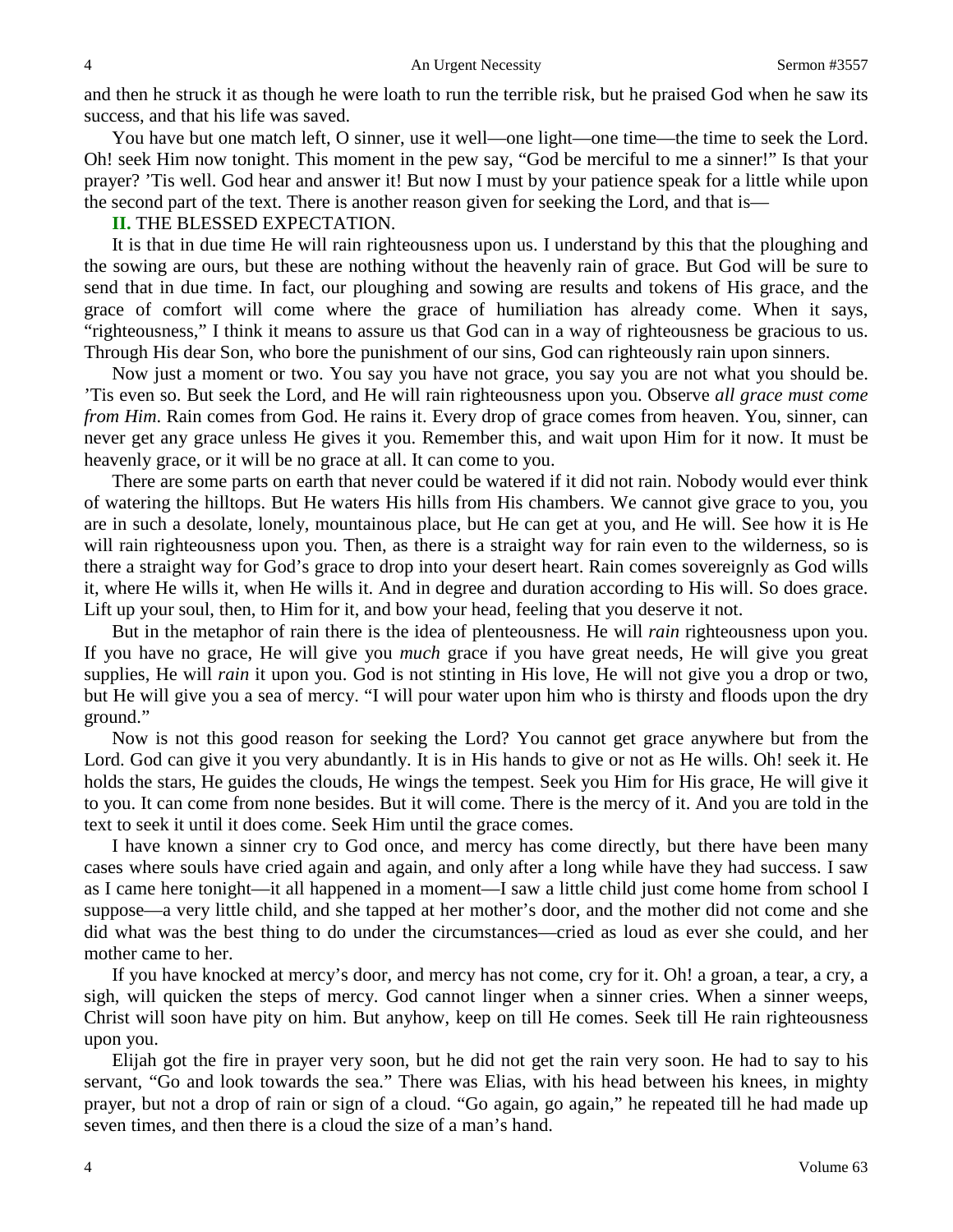#### Sermon #3557 An Urgent Necessity 5

Sinner, have you prayed? Go again. Have you prayed twice? Go again. Has it come to three times? Go again. Has it come to four times? Go again. Does it amount to six times? Go again. Let there be no stint in prayer. You have kept God waiting long enough. You must not marvel if He should now tarry awhile. Go again, go again. Say, "I am resolved that I will not give it up until You shall rain Your comfort, Your righteousness, Your grace, upon me." He will surely do it, and you do not know how soon—you do not know how soon—you will get comfort. And when it comes it will make up for all delays. You know the woman, when the child is born, remembers no more the travail, for joy that a man is born into the world, and oh! when Christ is yours, you will forget your travail in your joy and your rejoicing.

I am thinking just now of Columbus and his crew. They had sailed long across the Atlantic, and had not found the golden land, the El Dorado, and so the sailors talked of going back, and many a scheme he had, by which he tempted them a little further on to that unknown shore. At last it came to this, they mutinied, they would go no further, they would not seek the land again, wherefore should they drift away and be lost forever? He said, "Give me but three days, and if between now and the third day we see not the shore, then we will reverse the helm." Within those three days there stood the fair shores of the New World before the mariners' eyes.

Suppose they had turned back the second day, and had gone home and never found it? Well, I don't know that it would have mattered much to those sailors. Somebody else would have found it, but you are, perhaps, within three days now of being accepted in the Beloved—perhaps within three hours. Pray God that it may be within three minutes. And will you not go on little farther, will you not still cry, and will you not take the Gospel step, the grand step of believing on the Lord Jesus Christ, and you shall be saved? That brings you to the El Dorado, to the land of gold, to the land of mercy, to the bosom of Christ, to the safety of the blessed, to the security of the glory that shall be revealed hereafter. Oh! sinner, be not discouraged, but seek the Lord, for you have His promise He will be found of you.

Some even of God's servants have been a good while seeking, and they have not found Him. When that dear martyr of Christ, Mr. Glover, lay in prison he was in a very sad state of heart, and he said, "I love Him, and I will burn for Him, but oh! that I had some glimpses of His face." And his fellow sufferer who lay in prison with him used to tell him, "He will appear to you, you shall have joy." But day after day all through that weary time spent in prison, he would constantly be saying, "Am I His? Has He forgotten to be gracious? Has He shut up the bowels of His compassion?" "But," said Glover, "if He never speak comfortably to me again, I know His truth, and I know His Gospel, and I will burn for Him. By His grace, I will never turn away," and the morning came on which he was to be burned, and he awoke with some heaviness of his spirit.

There seemed to be no comfort in any promise to which he turned, and prayer brought no relief. And they came and put the chains on him, and they led him out, and he came to where the stake was and where the kindling was, and he was about to strip and put on his shirt for the burning, and suddenly he leapt up and said, "He is come! He is come! He is come! Glory be unto His name."

His friends had asked him to give some sign that his spirit had revived, and he stood and burned as though he scarcely felt the fire, singing psalms and praying. And so it will be with every earnest seeker. If the looks of love have never come to you for years, you will have them yet, for never soul believed but what was safe. Some have believed, but not been comfortable, but they are safe, the comfort will come. Only seek you, for He will rain righteousness on you.

> *"So I must maintain my hold, 'Tis Thy goodness makes me bold; I can no denial take, For I plead for Jesus' sake."*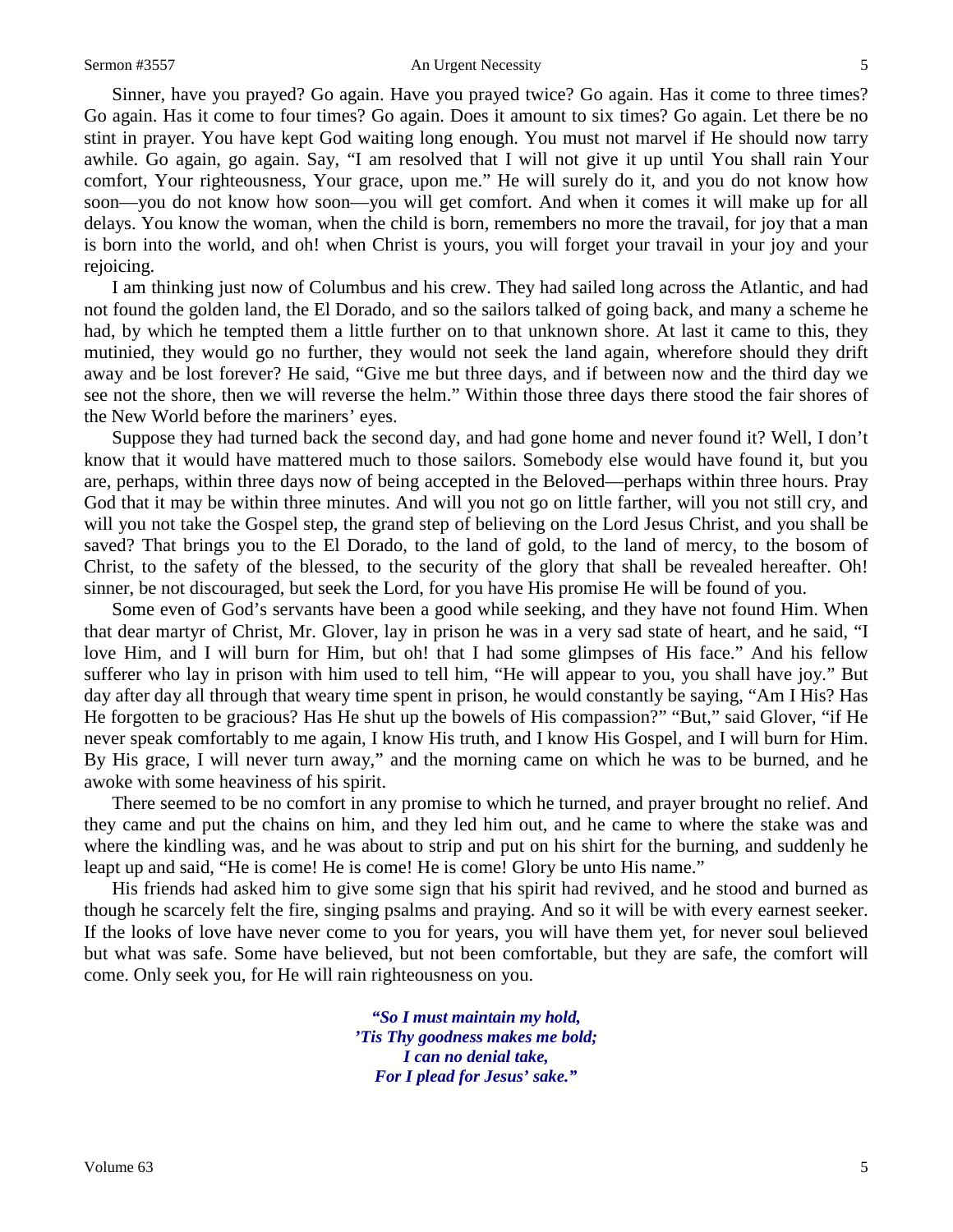Oh! sinner, never let go. Cling close to Christ, and He cannot cast you away, for this is His promise, "Him that cometh, I will in no wise cast out." Come you, and the Lord bless you. Amen and amen.

## **EXPOSITION BY C. H. SPURGEON**

#### *DEUTERONOMY 32:1-39*

A very marvelous chapter it is—a song and a prophecy, in which the poet-seer seems to behold the whole future spread before him as in a map, and it is so vivid to him that he describes it rather as a matter present or past, than as a thing which is yet to be. It is the story of God's dealing with His chosen and peculiar people, Israel, from the beginning to the end. The commencement is exceedingly noble.

**Verses 1-3.** *Give ear, O ye heavens, and I will speak; and hear, O earth, the words of my mouth. My doctrine shall drop as the rain, my speech shall distil as the dew, as the small rain upon the tender herb, and as the showers upon the grass: because I will publish the name of the LORD: ascribe ye greatness unto our God.*

All through, the song is for the glorification of God, not a syllable, indeed, in which man is held up to honor, but the Lord alone is exalted in His dealings with His people. He is the Rock. All other things are the mere cloud that hovers on the mountain's brow, but—

**4.** *He is the Rock,—*

Immutable, eternal.

**4.** *His work is perfect:*

Sometimes very terrible and very mysterious, but His work is perfect,

**4.** *For all his ways are judgment: a God of truth and without iniquity, just and right is he.*

But as for His people, what a contrast between them and their God!

**5.** *They have corrupted themselves, their spot is not the spot of his children: they are a perverse and crooked generation.*

What a stoop from the God of truth, without iniquity, to a people full of iniquity—a perverse and crooked generation. We never know so much of our own vileness as when we get a clear view of the excellency of God. What said Job? "I have heard of thee by the hearing of the ear, but now mine eye seeth thee, wherefore I abhor myself and repent in dust and ashes."

**6.** *Do ye thus requite the LORD, O foolish people and unwise? is not he thy Father that hath bought thee? hath he not made thee, and established thee?* 

Who made the Jews to be a people? Who set Israel apart to be a nation? Who, but God, who bought them with a price when they came out of Egypt, and in His fatherly care, led them through the wilderness?

**7-8.** *Remember the days of old, consider the years of many generations: ask thy father, and he will shew thee; thy elders, and they will tell thee. When the most High divided to the nations their*  inheritance, when he separated the sons of Adam, he set the bounds of the people according to the *number of the children of Israel.* 

God's first point in the government of the world was His own people. Everything else was mapped out after He had set apart a place for them—a place sufficient, large, fruitful, and in an admirable position, that there they might multiply and enjoy all the good things which He so freely gave them, and to this day dynasties rise and fall, kings reign or are scattered by defeat, only with this one point in God's eye, and purpose in His mind—the upholding of the church in the world—the spread of His glorious truth.

**9-12.** *For the LORD'S portion is his people; Jacob is the lot of his inheritance. He found him in a desert land, and in the waste howling wilderness; he led him about, he instructed him, he kept him as the apple of his eye. As an eagle stirreth up her nest, fluttereth over her young, spreadeth abroad her wings,*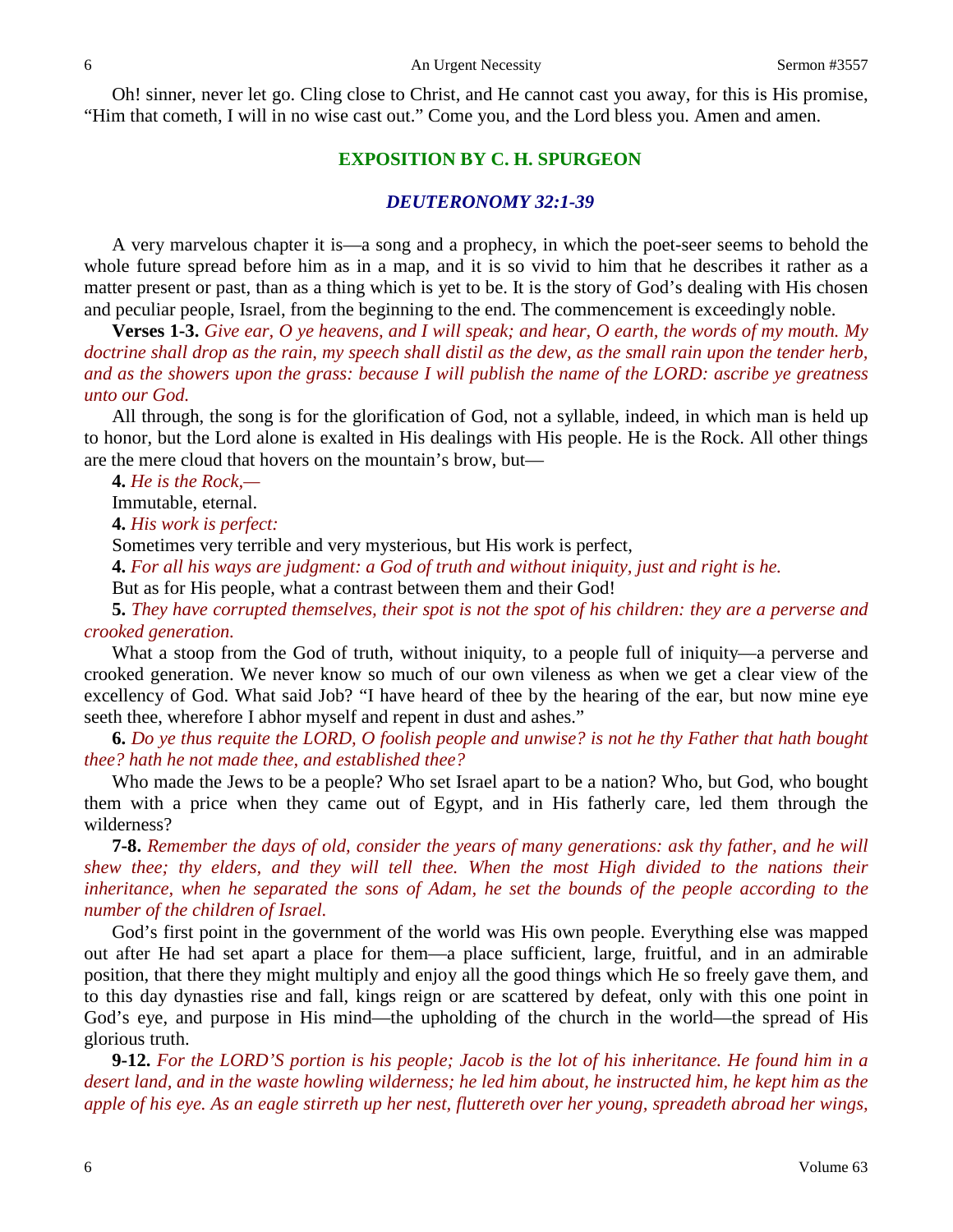#### Sermon #3557 An Urgent Necessity 7

## *taketh them, beareth them on her wings: so the LORD alone did lead him, and there was no strange god with him.*

This is the history of the tutoring of Israel in the wilderness. When they came out of Egypt they were a mere mob of slaves, degenerate by the debasing influence of long bondage. They had to be trained before they were fit to be a nation. Now in all this, let us try to see ourselves. What has God wrought for those of us who are His people in bringing us out from the bondage of sin? and how graciously does He this day preserve us as a man guards the apple of his eye! No sooner does anything come near the eye than up goes the hand instinctively to shield the eye. And let anything happen to the people of God, and the power of God is ready at once for their defense.

An eagle has to teach her young eaglets to fly. She will take them on her wings, so they say, cast them off, and let them flutter, and then dash down and come under them and bear them up again till she has taught them to use their wings. And the Lord has been doing this with many here—apparently casting them off, only that, when they fall, underneath them may be the everlasting arms. We have to be trained to faith. It is a difficult exercise for such poor creatures as we are. We are being trained for it at this day. After they had thus been tutored, they were brought into the promised land, which Moses never entered, but yet in his vision of prophecy he sees it all.

**13-14.** *He made him ride on the high places of the earth, that he might eat the increase of the fields; and he made him to suck honey out of the rock, and oil out of the flinty rock; butter of kine, and milk of sheep, with fat of lambs, and rams of the breed of Bashan, and goats, with the fat of kidneys of wheat; and thou didst drink the pure blood of the grape.*

It was a very fruitful land, abounding not merely in necessaries, but in luxuries. Palestine gave to its inhabitants all that heart could wish, and for a long time, while they were faithful to God, they lived in the midst of plenty.

**15.** *But Jeshurun waxed fat, and kicked:*

"The little holy nation"—for I suppose that is the meaning of "Jeshurun." It is a diminutive word— "The little religious nation waxed fat. It abounded in prosperity. It grew stout and kicked."

**15.** *Thou art waxen fat, thou art grown thick, thou art covered with fatness; then he forsook God which made him, and lightly esteemed the Rock of his salvation.* 

Alas! alas! Alas! they set up calves in Bethel. They turned aside to Ashtaroth, and worshipped the queen of heaven.

**16-17.** *They provoked him to jealousy with strange gods, with abominations provoked they him to anger. They sacrificed unto devils,—*

Demons—not to God.

**17.** *Not to God; to gods whom they knew not, to new gods that came newly up, whom your fathers feared not.*

There is nothing new in religion that is true. The truth is always old. But only imagine a new God! And verily we have had lately some new fashions brought up—some new styles of worship. I think they call them mediaeval. They certainly are no older than that—"new gods that newly came up, whom your fathers feared not."

**18.** *Of the Rock that begat thee thou art unmindful, and have forgotten God that formed thee.*

Israel was nothing apart from God—a little tribe of people—nothing to be compared with the great nations of the earth. Its only reason for existence was its God. He was its center, its light, its glory, its power. They had got away from Him that formed them.

**19-20.** *And when the LORD saw it, he abhorred them, because of the provoking of his sons, and of his daughters. And he said, I will hide my face from them, I will see what their end shall be: for they are a very froward generation, children in whom is no faith.*

There is the mischief—want of faith. Want of faith leads to all manner of sin. Oh! that we had a strong elastic faith to realize the unseen God, and keep to purely spiritual worship, not wanting symbols,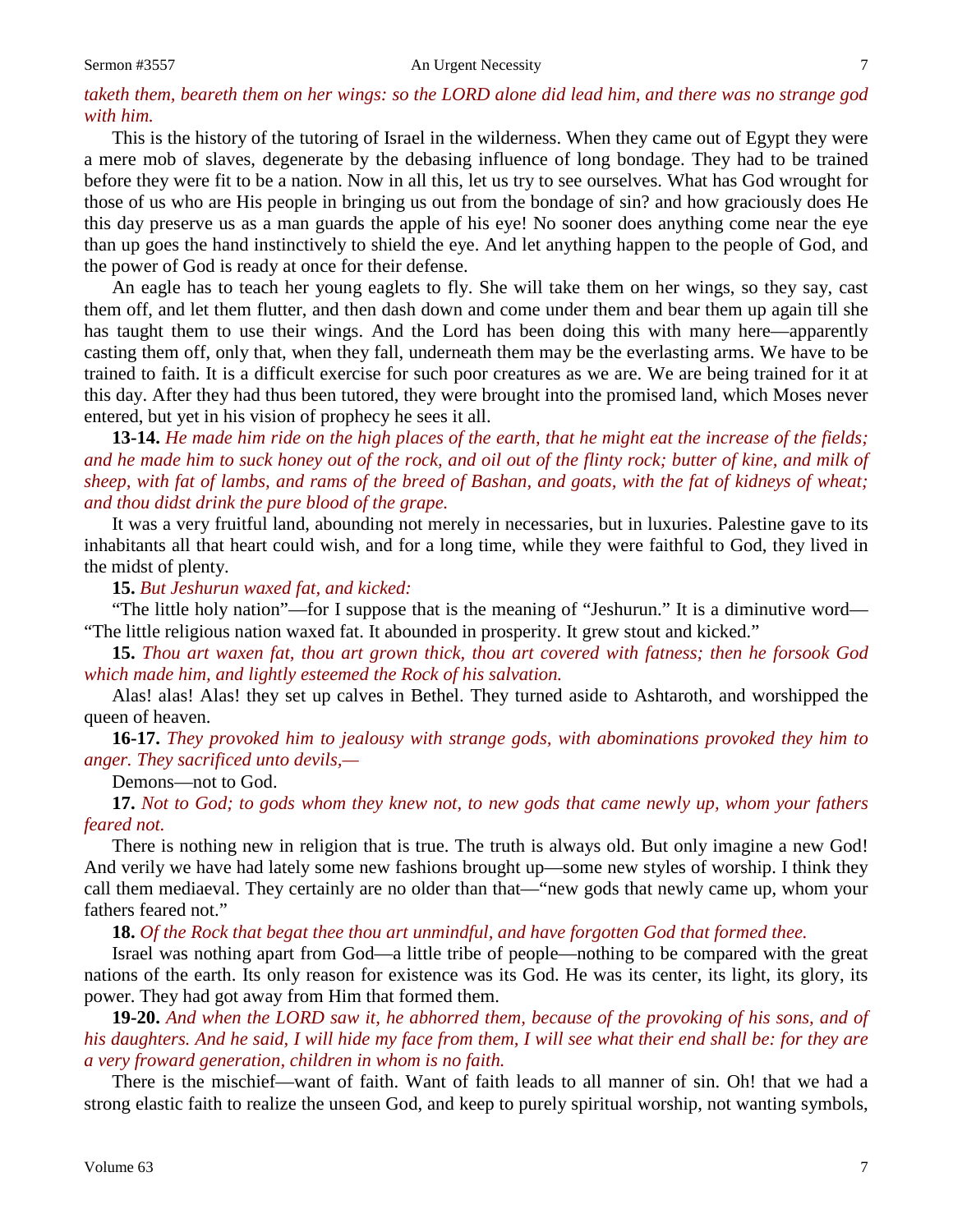signs, and outward tokens, all of which are abominable in His sight, but worshipping the unseen in spirit and in truth.

But the LORD said—

**21.** *They have moved me to jealousy with that which is not God; they have provoked me to anger with their vanities: and I will move them to jealousy with those which are not a people; I will provoke them to anger with a foolish nation.*

And so the idolatrous nations came and conquered Judea. One after another, they trampled down the holy city, and let them see that God could use the nations that they despised to be a scourge upon them.

**22-25.** *For a fire is kindled in mine anger, and shall burn unto the lowest hell, and shall consume the earth with her increase, and set on fire the foundations of the mountains. I will heap mischiefs upon them; I will spend mine arrows upon them. They shall be burnt with hunger, and devoured with burning heat, and with bitter destruction: I will also send the teeth of beasts upon them, with the poison of serpents of the dust. The sword without, and terror within, shall destroy both the young man and the virgin, the suckling also with the man of gray hairs.*

Now read the story of the destruction of Israel and Judea, the overthrow of those two kingdoms and you will see how, word for word, all this came true.

**26-27.** *I said, I would scatter them into corners, I would make the remembrance of them to cease from among men: were it not that I feared the wrath of the enemy, lest their adversaries should behave themselves strangely, and lest they should say, Our hand is high, and the LORD hath not done all this.*

God always looks out for some reason for mercy when He is dealing with His people, and He found it here—that the heathen nations would not admit that God had thus been chastening His erring people, but would begin to ascribe their victories to their own demon gods, therefore, He said He would scatter them.

**28-30.** *For they are a nation void of counsel, neither is there any understanding in them. O that they were wise, that they understood this, that they would consider their latter end! How should one chase a thousand, and two put ten thousand to flight, except their Rock had sold them, and the LORD had shut them up?*

That little people would have been victorious over all their enemies if God had still been with them, but they were defeated and scattered because they had grieved the Lord. Oh! what strength believers might have if they would but believe! If we could but cast ourselves upon God in simple, childlike faith, we might play the Samson over again and smite our thousands. But we, too, have little faith in God, even those who have most of it, and when the time of trial comes, we also are a stiff-necked and unbelieving generation, as our fathers were.

**31-34.** *For their rock is not as our Rock, even our enemies themselves being judges. For their vine is of the vine of Sodom, and of the fields of Gomorrah: their grapes are grapes of gall, their clusters are bitter: their wine is the poison of dragons, and the cruel venom of asps. Is not this laid up in store with me, and sealed up among my treasures?*

What an awful text! God lays man's sins by—seals them up amongst their treasures, that they should not be forgotten, and He will bring them to account.

**35-36.** *To me belongeth vengeance, and recompense; their foot shall slide in due time: for the day of their calamity is at hand, and the things that shall come upon them make haste. For the LORD shall judge his people,—*

He will not always let His enemies triumph over them. He will come back to His people whom He seemed to cast away. "The LORD shall judge his people."

**36.** *And repent himself for his servants, when he seeth that their power is gone, and there is none shut up, or left.*

He seemed very angry, but how soon He comes back in love and tries His people over again.

**37-39.** *And he shall say, Where are their gods, their rock in whom they trusted, which did eat the fat of their sacrifices, and drank the wine of their drink offerings? let them rise up and help you, and be*